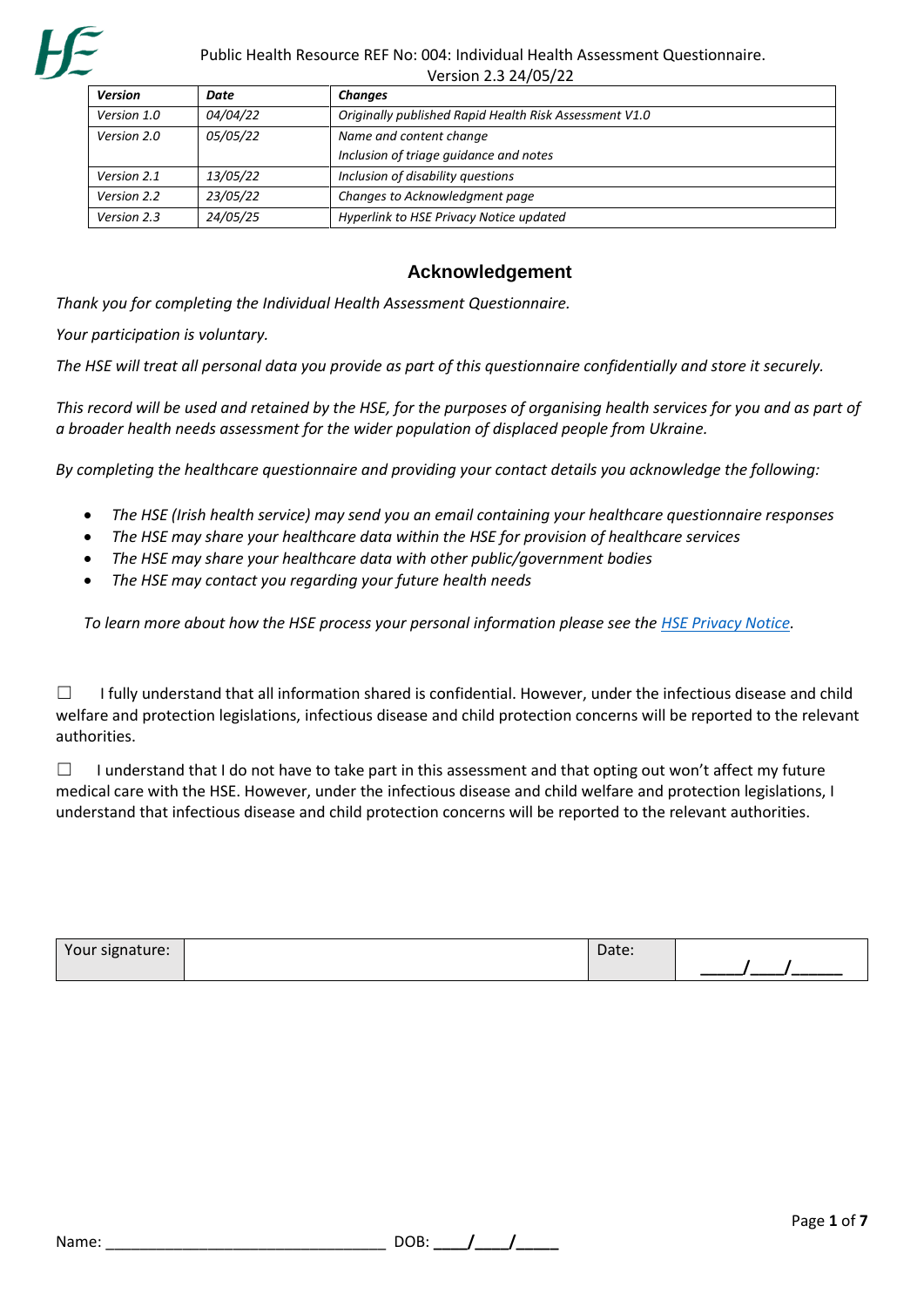# **Individual Health Assessment Questionnaire**

| Part 1: Demographic information                              |                                                            |                     |                             |                               |        |                                 |                |                    |
|--------------------------------------------------------------|------------------------------------------------------------|---------------------|-----------------------------|-------------------------------|--------|---------------------------------|----------------|--------------------|
| <b>First Name</b>                                            |                                                            |                     |                             | <b>Surname</b>                |        |                                 |                |                    |
|                                                              |                                                            |                     |                             |                               |        |                                 |                |                    |
| Date of Birth                                                |                                                            |                     |                             |                               | Gender |                                 |                | Male $\square$     |
|                                                              |                                                            |                     | (DD/MM/YYYY)                |                               |        |                                 |                | Female $\square$   |
| <b>PPSN</b>                                                  |                                                            |                     |                             |                               |        |                                 |                |                    |
|                                                              | <b>DOJ Temporary Permission ID</b>                         |                     |                             |                               |        |                                 |                |                    |
|                                                              | National ID number (Passport/Ukrainian ID)                 |                     |                             |                               |        |                                 |                |                    |
| <b>Current Irish Address</b>                                 |                                                            |                     |                             |                               |        |                                 | <b>Eircode</b> |                    |
| Date of arrival in Ireland                                   |                                                            |                     |                             |                               |        |                                 |                |                    |
|                                                              |                                                            |                     | (DD/MM/YYYY)                |                               |        |                                 |                |                    |
| <b>Irish Phone Number</b>                                    |                                                            |                     |                             |                               |        |                                 |                |                    |
|                                                              |                                                            |                     | +                           |                               |        |                                 |                |                    |
| <b>Additional Phone Number (with country Prefix)</b>         |                                                            |                     |                             |                               |        |                                 |                |                    |
|                                                              |                                                            |                     | +                           |                               |        |                                 |                |                    |
| Do you need a translator?                                    |                                                            | Yes $\square$       |                             | If yes, what languages do you |        | Ukrainian $\square$             |                |                    |
|                                                              |                                                            | $\Box$<br><b>No</b> | speak?<br>Russian $\square$ |                               |        |                                 |                |                    |
|                                                              |                                                            |                     |                             |                               |        | Other:                          |                |                    |
|                                                              | Name of person completing the form if                      |                     |                             |                               |        | Relationship                    |                | Parent $\square$   |
| on behalf of someone else                                    |                                                            |                     |                             |                               |        |                                 |                | Guardian $\square$ |
|                                                              |                                                            |                     |                             |                               |        |                                 |                | Other $\square$    |
| If under 18 years old, is the person an unaccompanied minor? |                                                            |                     |                             |                               |        |                                 |                | Yes $\square$      |
|                                                              |                                                            |                     |                             |                               |        |                                 |                | No $\square$       |
|                                                              | Are you pregnant or have you given birth in last 3 months? |                     |                             | Yes $\Box$                    |        | If Yes refer to clinical triage |                |                    |
|                                                              |                                                            |                     |                             | No $\square$                  |        |                                 |                |                    |
|                                                              |                                                            |                     |                             |                               |        |                                 |                |                    |

| <b>Part 2: Acute medical issues</b>                                          |     |           |  |  |  |  |
|------------------------------------------------------------------------------|-----|-----------|--|--|--|--|
|                                                                              | Yes | <b>No</b> |  |  |  |  |
| Are you currently unwell? (e.g. fever, respiratory, diarrhoeal, rash, wound) |     |           |  |  |  |  |
| Dental emergency? (e.g. mouth pain, dental abscess, broken tooth)            |     |           |  |  |  |  |

| <b>Part 3: Medications</b>                                |               |                                            |           |  |  |
|-----------------------------------------------------------|---------------|--------------------------------------------|-----------|--|--|
| Any known allergies?                                      | Yes $\square$ | if yes, what?                              |           |  |  |
|                                                           | <b>No</b>     |                                            |           |  |  |
| Are you currently on medications?                         |               | Yes $\Box$                                 |           |  |  |
|                                                           |               |                                            | No $\Box$ |  |  |
| If yes, do you need a new supply within the next 4 weeks? |               | Yes $\Box$ If Yes refer to clinical triage |           |  |  |
|                                                           |               |                                            | No $\Box$ |  |  |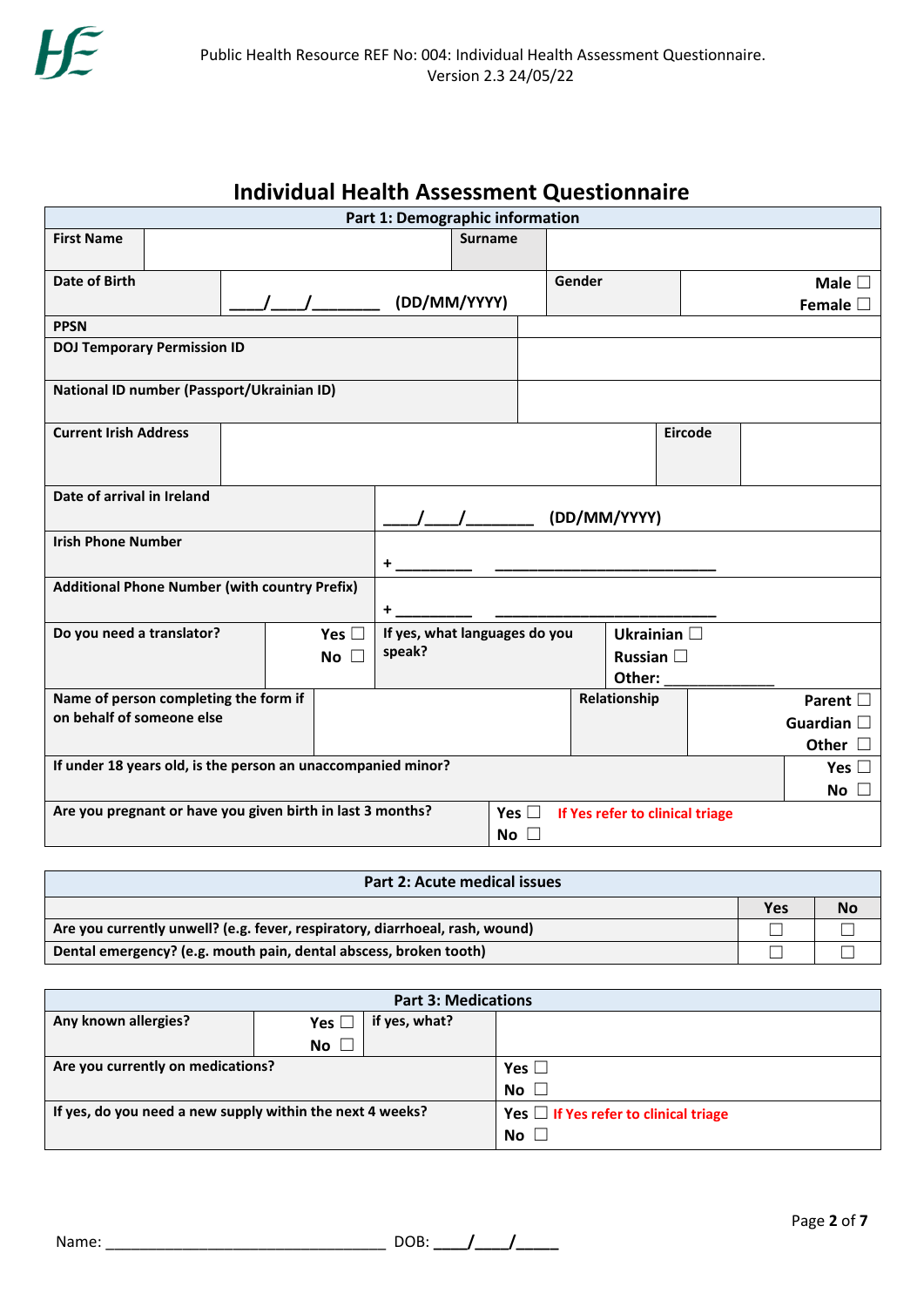

| Public Health Resource KEF NO. 004. Individual Health Assessment Questionnale.<br>Version 2.3 24/05/22   |            |           |  |  |  |
|----------------------------------------------------------------------------------------------------------|------------|-----------|--|--|--|
| Part 4: Chronic medical issues                                                                           | Yes        | <b>No</b> |  |  |  |
| Do you regularly attend a family doctor, community services, or hospital out-patient service in Ukraine? | $\Box$     | $\Box$    |  |  |  |
| Are any of the following conditions present or diagnosed?                                                | <b>Yes</b> | <b>No</b> |  |  |  |
| <b>Heart disease</b>                                                                                     | $\Box$     | $\Box$    |  |  |  |
| <b>History of stroke</b>                                                                                 | $\Box$     | $\Box$    |  |  |  |
| Diabetes Mellitus Type 1                                                                                 | $\Box$     | ш         |  |  |  |
| <b>Diabetes Mellitus Type 2</b>                                                                          | $\Box$     | $\Box$    |  |  |  |
| Chronic respiratory disease (e.g. COPD or asthma)                                                        | П          | $\Box$    |  |  |  |
| <b>Chronic Kidney Disease</b>                                                                            | П          | $\Box$    |  |  |  |
| $\bullet$<br>Do you require kidney dialysis?                                                             | $\Box$     | $\Box$    |  |  |  |
| <b>Epilepsy</b>                                                                                          | $\Box$     | $\Box$    |  |  |  |
| Serious mental health issue                                                                              | $\Box$     | $\Box$    |  |  |  |
| Major depressive disorder<br>$\bullet$                                                                   | П          | ш         |  |  |  |
| Schizophrenia<br>$\bullet$                                                                               | $\Box$     | $\Box$    |  |  |  |
| <b>HIV</b>                                                                                               | $\Box$     | $\Box$    |  |  |  |
| <b>Hepatitis B / Hepatitis C</b>                                                                         | $\Box$     | $\Box$    |  |  |  |
| Immunocompromised                                                                                        | $\Box$     | $\Box$    |  |  |  |
| Cancer<br>$\bullet$                                                                                      | П          | П         |  |  |  |
| Organ transplant<br>$\bullet$                                                                            | $\Box$     | П         |  |  |  |
| Other                                                                                                    | $\Box$     | $\Box$    |  |  |  |
| Other medical concern: provide details                                                                   |            |           |  |  |  |
|                                                                                                          |            |           |  |  |  |

**If yes to any questions above, refer to clinical triage and onward referral as required**

| <b>Part 5: Lifestyle factors</b>                               |                                    |  |  |  |  |
|----------------------------------------------------------------|------------------------------------|--|--|--|--|
| <b>Current smoker</b>                                          | Yes $\Box$ No $\Box$               |  |  |  |  |
|                                                                | If Yes refer to stopsmoking.org.ua |  |  |  |  |
| History of intravenous drug use                                | Yes $\square$ No $\square$         |  |  |  |  |
|                                                                | If Yes refer to clinical triage    |  |  |  |  |
| <b>Excessive alcohol use requiring treatment</b>               | Yes $\square$ No $\square$         |  |  |  |  |
|                                                                | If Yes refer to clinical triage    |  |  |  |  |
| Would you like to be tested for HIV/ Hepatitis B/ Hepatitis C? | Yes $\square$ No $\square$         |  |  |  |  |
|                                                                | If Yes refer to clinical triage    |  |  |  |  |

Name: \_\_\_\_\_\_\_\_\_\_\_\_\_\_\_\_\_\_\_\_\_\_\_\_\_\_\_\_\_\_\_\_\_ DOB: **\_\_\_\_/\_\_\_\_/\_\_\_\_\_**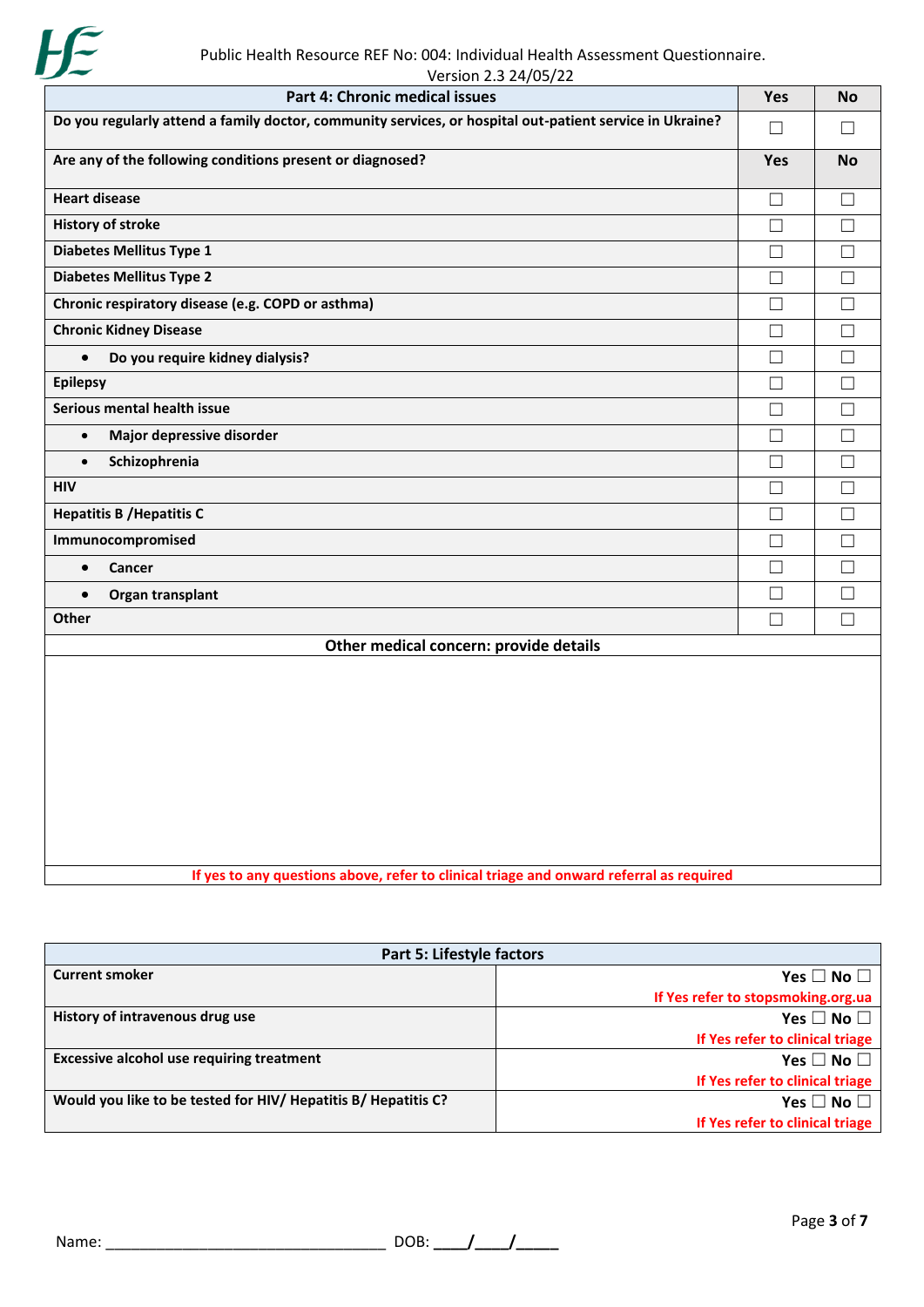

 Public Health Resource REF No: 004: Individual Health Assessment Questionnaire. Version 2.3 24/05/22

| $VersION$ 2.3 24/05/22                                                                                                            |                         |                          |                              |                     |  |
|-----------------------------------------------------------------------------------------------------------------------------------|-------------------------|--------------------------|------------------------------|---------------------|--|
| Part 6: Disability                                                                                                                | $No - no$<br>difficulty | Yes - some<br>difficulty | Yes - a lot of<br>difficulty | Cannot do at<br>all |  |
| Do you have difficulty seeing, even if wearing glasses?                                                                           |                         |                          |                              |                     |  |
| Do you have difficulty hearing, even if using a hearing aid?                                                                      |                         |                          |                              |                     |  |
| Do you have difficulty walking or climbing steps?                                                                                 |                         |                          |                              |                     |  |
| Do you have difficulty remembering or concentrating?                                                                              |                         |                          |                              |                     |  |
| Do you have difficulty (with self-care such as) washing all<br>over or dressing?                                                  |                         |                          |                              |                     |  |
| Using your usual (customary) language, do you have<br>difficulty communicating, for example understanding or<br>being understood? |                         |                          |                              |                     |  |
| Do you think that [your child] has difficulties learning or<br>behaving like other children of the same age?                      |                         |                          |                              |                     |  |
| Do you use any device or technology to help you with any of the above difficulties?<br>Yes<br>No                                  |                         |                          |                              |                     |  |
| if yes, what?                                                                                                                     |                         |                          |                              |                     |  |
| If yes to any questions above, refer to clinical triage                                                                           |                         |                          |                              |                     |  |

| <b>Part 7: Tuberculosis</b>                                    |                               |                                |                      |                    |                  |                         |  |
|----------------------------------------------------------------|-------------------------------|--------------------------------|----------------------|--------------------|------------------|-------------------------|--|
| Have you ever been treated for TB?                             |                               | Yes $\Box$                     | If yes when?         |                    |                  | months ago              |  |
|                                                                |                               | No $\square$                   |                      |                    |                  |                         |  |
| Was treatment completed?                                       | Yes $\Box$                    |                                |                      |                    |                  |                         |  |
|                                                                |                               | No.<br>$\mathbf{L}$            | Don't know $\square$ |                    |                  |                         |  |
| Have you had contact with anyone with TB in the last 6 months? |                               |                                | Yes $\Box$           |                    |                  |                         |  |
|                                                                |                               |                                |                      | No<br>$\mathbf{1}$ |                  | Don't know $\Box$       |  |
| Do you have any of the following                               | New Cough >3 weeks            |                                |                      |                    |                  | Yes $\Box$<br><b>No</b> |  |
| symptoms?                                                      | Sputum/phlegm                 |                                |                      | <b>No</b><br>Yes   |                  |                         |  |
| Coughing up blood                                              |                               |                                |                      | Yes $\Box$ No      |                  |                         |  |
|                                                                |                               | <b>Unexplained weight loss</b> |                      |                    | <b>No</b><br>Yes |                         |  |
|                                                                | <b>Drenching night sweats</b> |                                |                      |                    | Yes<br>l No      |                         |  |
| If yes to any questions above re TB, refer to clinical triage  |                               |                                |                      |                    |                  |                         |  |
|                                                                |                               |                                |                      |                    |                  |                         |  |

Name: \_\_\_\_\_\_\_\_\_\_\_\_\_\_\_\_\_\_\_\_\_\_\_\_\_\_\_\_\_\_\_\_\_ DOB: **\_\_\_\_/\_\_\_\_/\_\_\_\_\_**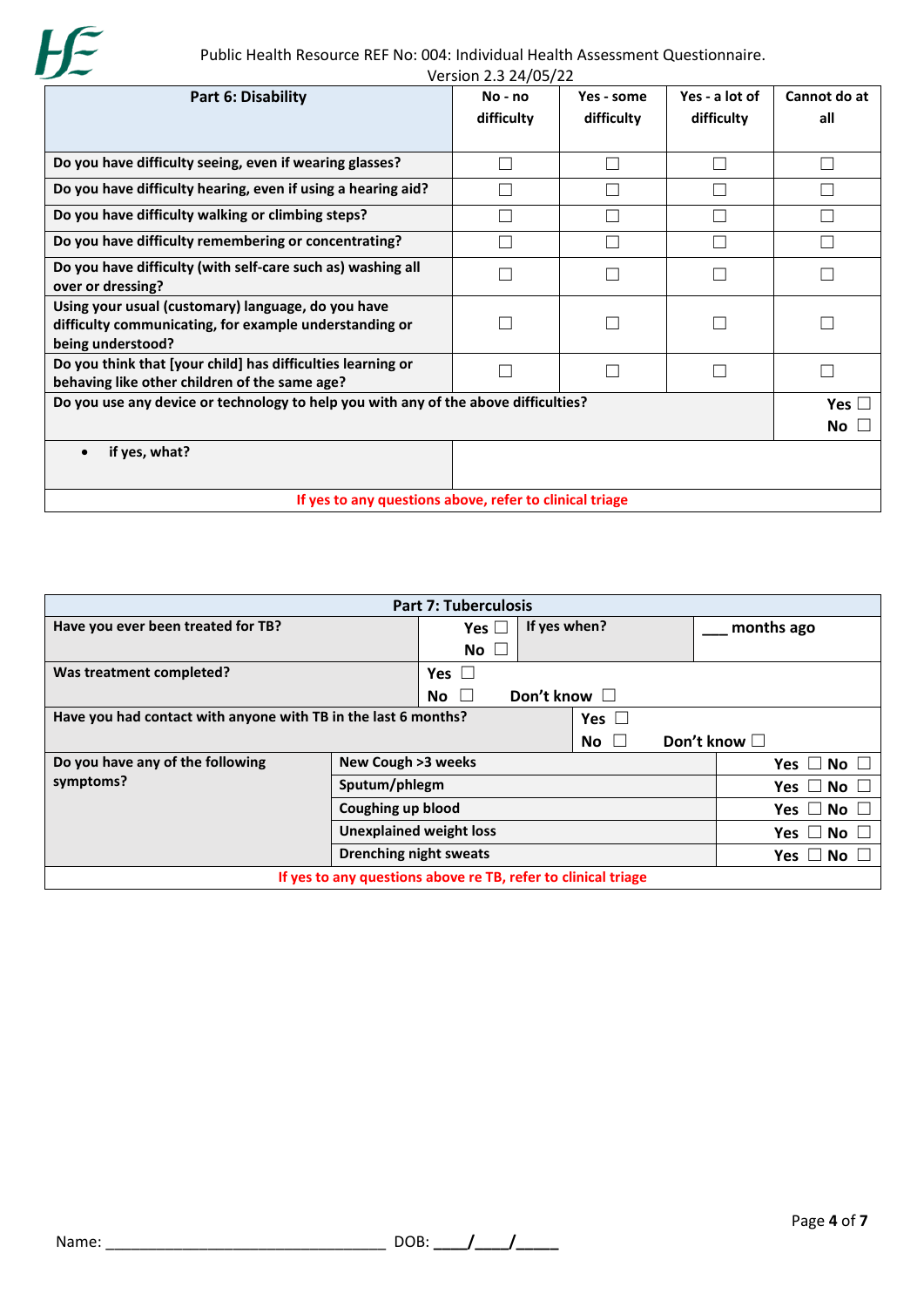

| Version 2.3 24/05/22                                  |                  |
|-------------------------------------------------------|------------------|
| Part 8: COVID-19                                      |                  |
| Have you had COVID-19 infection in the last 3 months? | <b>Yes</b>       |
|                                                       | Don't know<br>No |
| Have you been vaccinated against COVID-19?            | Yes I            |
|                                                       | No               |

#### **If you have been vaccinated:**

| <b>Number of doses</b> | Name of vaccine<br>e.g. Moderna/Spikevax, Pfizer-BioNTech/Comirnaty, Janssen<br>/Johnson & Johnson, Oxford-AstraZeneca/Vaxzevria, Serum | Date of last vaccination<br>(approximately if don't know) |
|------------------------|-----------------------------------------------------------------------------------------------------------------------------------------|-----------------------------------------------------------|
|                        | Institute of India/Covishield, Sinovac/CoronaVac                                                                                        |                                                           |
| Dose 1                 |                                                                                                                                         |                                                           |
| Dose 2                 |                                                                                                                                         |                                                           |
| Dose 3                 |                                                                                                                                         |                                                           |

#### **Everyone aged 5 years and over is eligible for a COVID-19 vaccination.**

| Would you like a COVID-19 Vaccination? | <sup>1</sup> Yes $\Box$ If yes, provide information on COVID-19 vaccination |
|----------------------------------------|-----------------------------------------------------------------------------|
|                                        | <b>No</b>                                                                   |

| <b>Part 9: Vaccination history</b>                                                                             |  |                                            |  |            |  |
|----------------------------------------------------------------------------------------------------------------|--|--------------------------------------------|--|------------|--|
| Have you (or your child) received all the<br>vaccines recommended in Ukraine for your (or                      |  | Yes and have written record of vaccination |  | No         |  |
| their) age?                                                                                                    |  | Yes and have verbal record of vaccination  |  | Don't know |  |
| All children and young adults up to the age of 23 should be referred to the GP or CHO for catch-up vaccination |  |                                            |  |            |  |

**There are some vaccines that are recommended in Ireland that are not given in Ukraine. These vaccines protect against diseases like meningococcal infection and pneumonia. It's important that children and young people who are living in Ireland receive these vaccines. If you or your child have missed some vaccines in Ukraine you should also catch-up with these vaccines. You will find more information www.immunisation.ie. Talk to your Doctor or nurse about the vaccines that you or your child may need.**

| Your signature: | Date the form was completed: |  |
|-----------------|------------------------------|--|
|                 |                              |  |

| <b>For HSE Purposes Only:</b>         |            |       |       |
|---------------------------------------|------------|-------|-------|
| Review completed by (BLOCK CAPITALS): | Signature: | Role: | Date: |

| DOB: |  |  |
|------|--|--|
|      |  |  |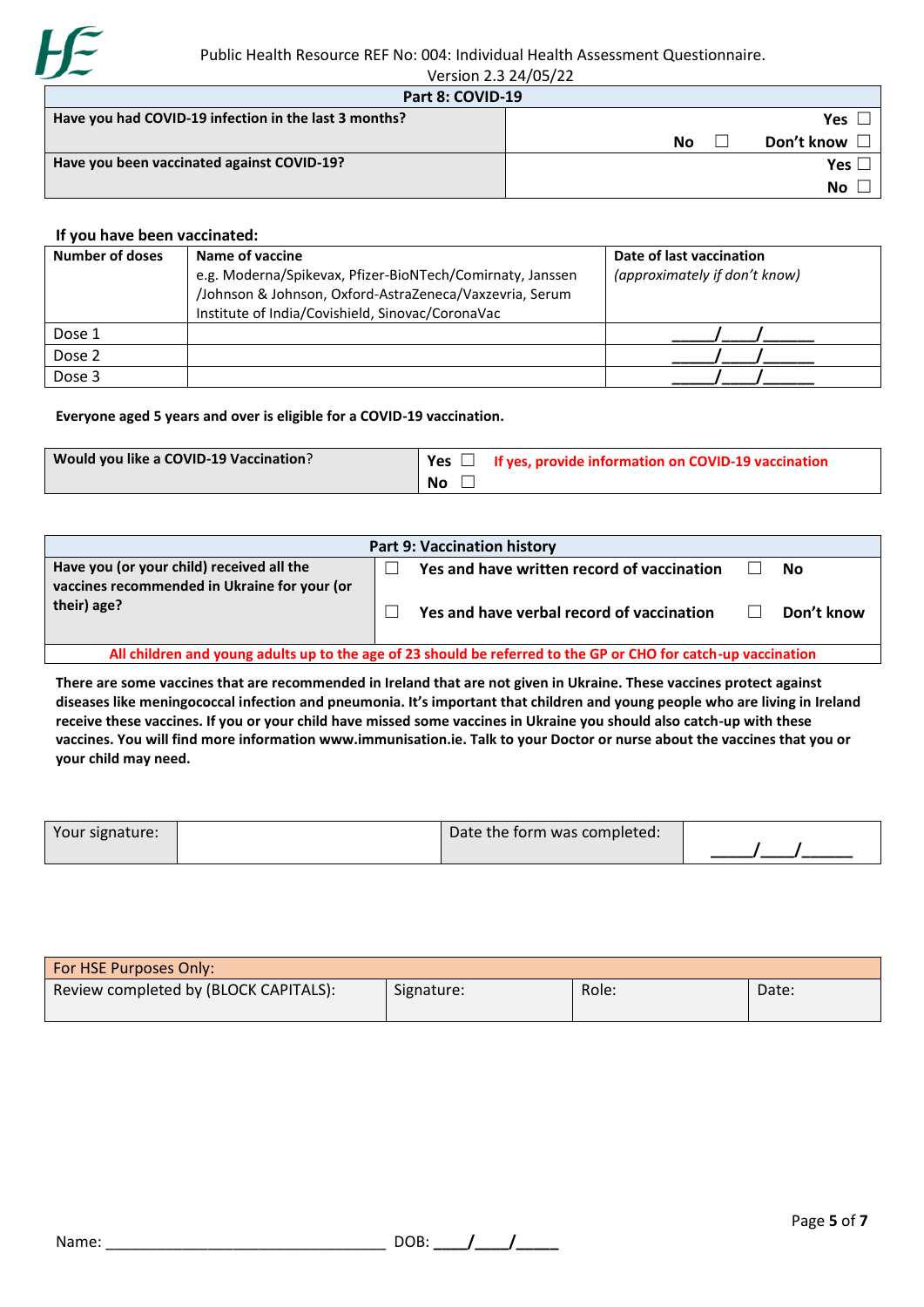

Version 2.3 24/05/22

### **Individual Health Assessment Questionnaire Triage Notes for Healthcare Professionals**

The Individual Health Assessment Questionnaire for people displaced by the war in Ukraine is designed to be selfadministered or administered with the assistance of a non-healthcare professional.

Referral to clinical triage is required if indicated by the questionnaire.

#### **Situations where it is appropriate to refer for clinical triage:**

- Those who are pregnant or who have given birth in last 3 months
- Those requiring medical prescriptions within 4 weeks
- Those with acute or chronic medical conditions / disability that require medical attention to prevent rapid deterioration or could influence onward accommodation needs
- Those with risk factors for drug/alcohol withdrawal or those with major mental health condition
- Those who answer yes to any of the tuberculosis (TB) related questions
- If blood-borne virus testing is available:
	- o Those who would like to be tested for blood-borne viruses (HIV/ Hepatitis B/ Hepatitis C)
- If COVID-19 vaccination is available:
	- o Those who would like to be vaccinated for COVID-19

Assessment of the questionnaire and clinical triage should be provided by the relevant Community Healthcare Organisation (CHO). A mechanism for onward referral to an appropriate service should be put in place.

A local referral pathway document should be developed in each area where this questionnaire is implemented to help guide those doing clinical triage on where appropriate referrals should be made to.

# **The following categorisation system may be helpful when prioritising referrals to medical services/ primary care.**

| <b>Category 1 Referral</b> | <b>Urgent within 24 hours</b>                                                                                 |  |  |  |  |  |
|----------------------------|---------------------------------------------------------------------------------------------------------------|--|--|--|--|--|
|                            | GP / Out of hours GP / ED if acutely unwell or urgent script required                                         |  |  |  |  |  |
|                            | Onward referral to hospital service if urgent service required                                                |  |  |  |  |  |
| <b>Category 2 Referral</b> | GP/ Other service review within $48 - 72$ hours                                                               |  |  |  |  |  |
|                            | Generally unwell, script required for chronic illness                                                         |  |  |  |  |  |
| <b>Category 3 Referral</b> | GP/ Other service review within $4 - 6$ weeks                                                                 |  |  |  |  |  |
|                            | Chronic illness review required                                                                               |  |  |  |  |  |
| <b>Category 4 Referral</b> | GP/ Other service review when possible*                                                                       |  |  |  |  |  |
|                            | *Note: all people should be advised to link with their assigned GP for any medical or<br>psychological issues |  |  |  |  |  |

\*These timelines may need to adjusted

Name: \_\_\_\_\_\_\_\_\_\_\_\_\_\_\_\_\_\_\_\_\_\_\_\_\_\_\_\_\_\_\_\_\_ DOB: **\_\_\_\_/\_\_\_\_/\_\_\_\_\_**